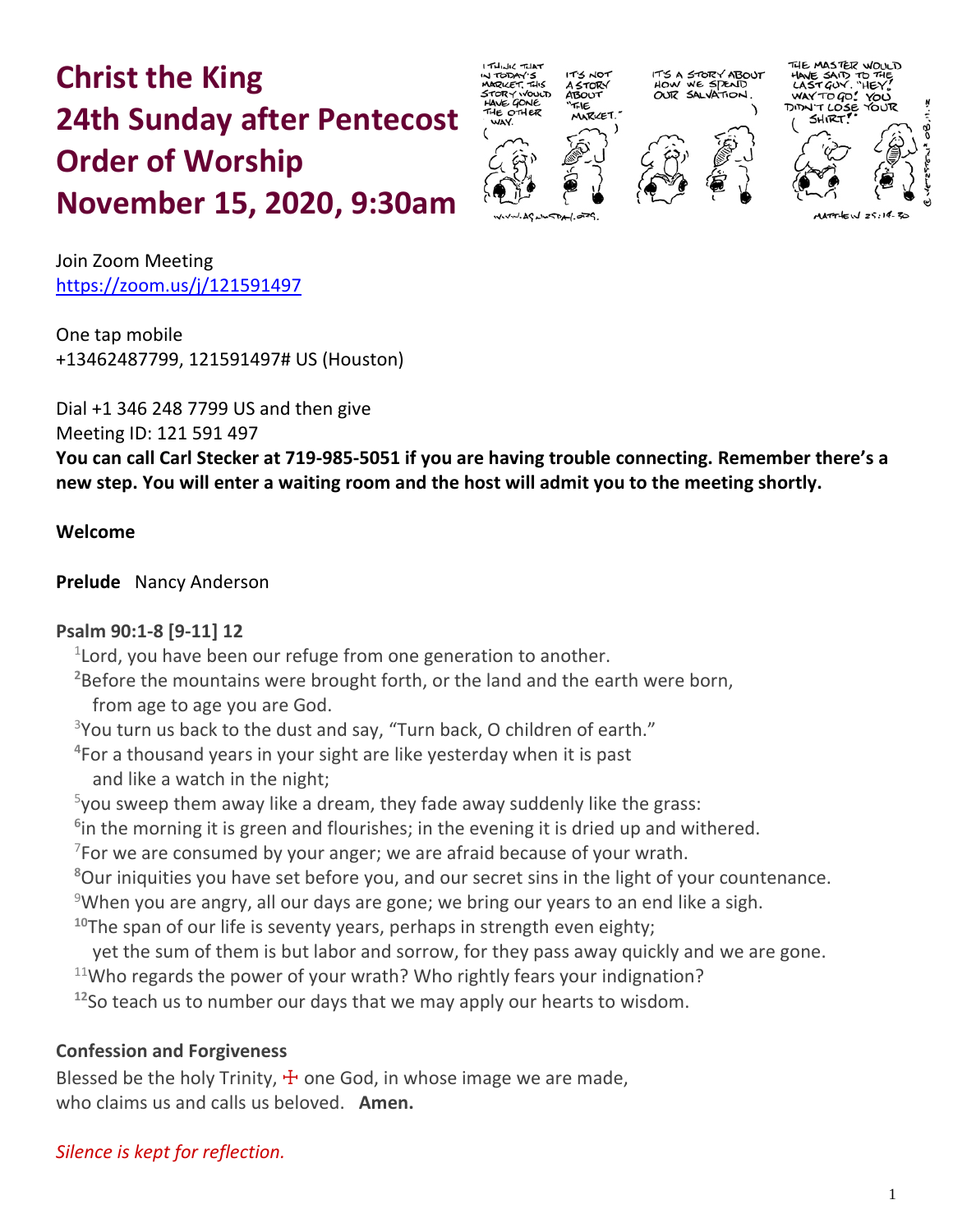Holy One,

**we confess that we are not awake for you. We are not faithful in using your gifts. We forget the least of our siblings. We do not see your beautiful image in one another. We are infected by sin that divides your beloved community. Open our hearts to your coming, open our eyes to see you in our neighbor, open our hands to serve your creation. Amen.** Beloved, we are God's children, and Jesus, our Beloved, opens the door to us. Through  $\pm$  Jesus you are forgiven, by Jesus you are welcome, in Jesus you are called to rejoice!

Let us live in the promises prepared for us from the foundation of the world. **Amen.**

## **Greeting**

The grace of our Lord Jesus Christ, the love of God, and the communion of the Holy Spirit be with you all. **And also with you.**



## **Prayer of the Day**

Righteous God, our merciful master, you own the earth and all its peoples, and you give us all that we have. Inspire us to serve you with justice and wisdom, and prepare us for the joy of the day of your coming, through Jesus Christ, our Savior and Lord. **Amen.**

## **Second Reading: 1 Thessalonians 5:1-11**

*Though we do not know and cannot calculate the day of Christ's return, we live faithfully in the here and now as we anticipate the day when we will be given eternal salvation through our Lord Jesus Christ.*

 $1$ Now concerning the times and the seasons, brothers and sisters, you do not need to have anything written to you. <sup>2</sup>For you yourselves know very well that the day of the Lord will come like a thief in the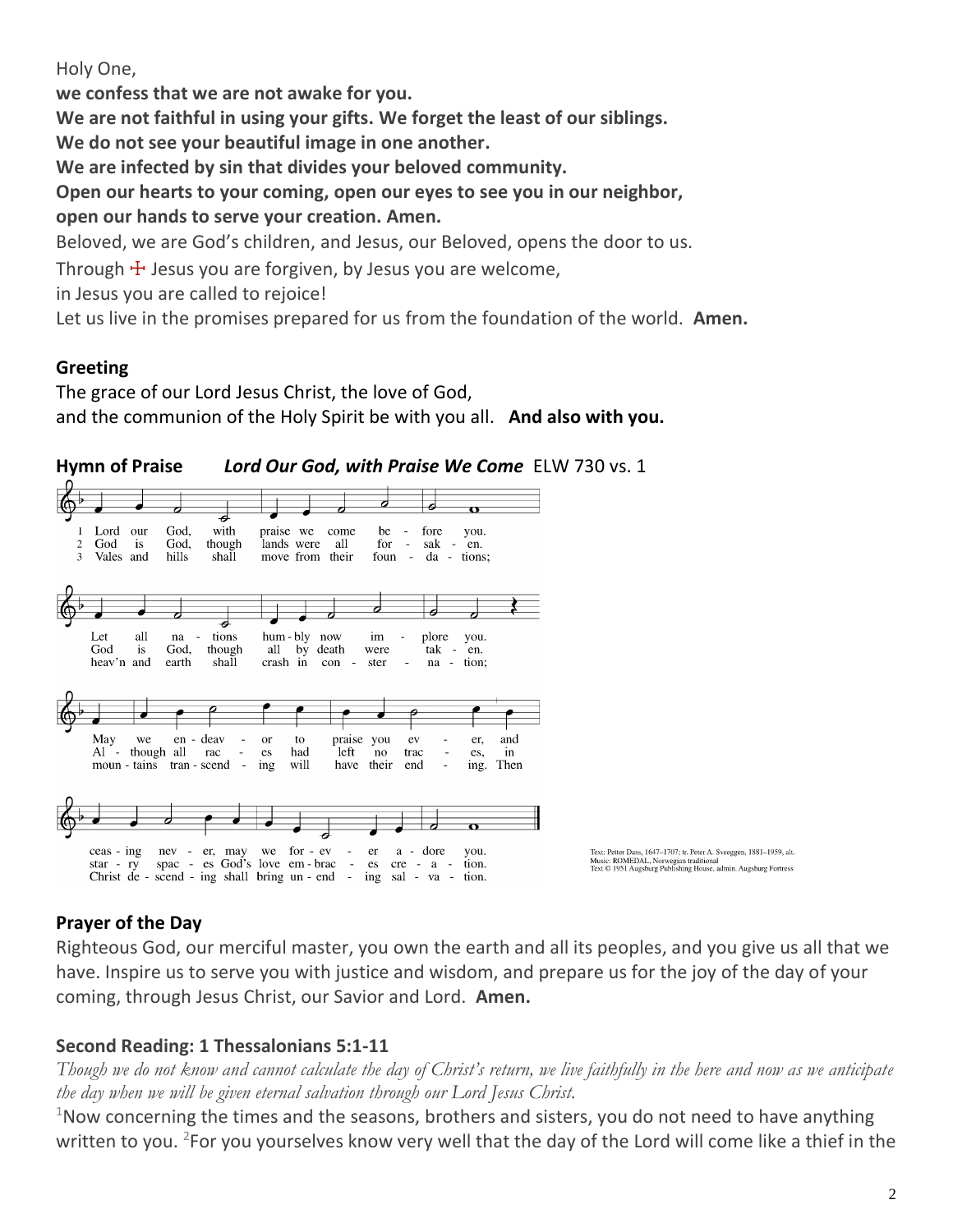night. <sup>3</sup>When they say, "There is peace and security," then sudden destruction will come upon them, as labor pains come upon a pregnant woman, and there will be no escape! <sup>4</sup>But you, beloved, are not in darkness, for that day to surprise you like a thief; <sup>5</sup>for you are all children of light and children of the day; we are not of the night or of darkness. <sup>6</sup>So then let us not fall asleep as others do, but let us keep awake and be sober; <sup>7</sup>for those who sleep at night, and those who are drunk get drunk at night.  $8$ But since we belong to the day, let us be sober, and put on the breastplate of faith and love, and for a helmet the hope of salvation. <sup>9</sup>For God has destined us not for wrath but for obtaining salvation through our Lord Jesus Christ,  $10$ who died for us, so that whether we are awake or asleep we may live with him.  $11$ Therefore encourage one another and build up each other, as indeed you are doing.

Word of God. Word of Life. **Thanks be to God.**



**Gospel** The gospel according to Mathew chapter 25. **Glory to you, O Lord.**

## **Gospel: Matthew 25:14-30**

*Jesus tells a parable about his second coming, indicating that it is not sufficient merely to maintain things as they are. Those who await his return should make good use of the gifts that God has provided them.*

[Jesus said to the disciples:]  $144$  For it is as if a man, going on a journey, summoned his slaves and entrusted his property to them;  $^{15}$ to one he gave five talents, to another two, to another one, to each according to his ability. Then he went away.  $^{16}$ The one who had received the five talents went off at once and traded with them, and made five more talents.  $17$ In the same way, the one who had the two talents made two more talents.  $^{18}$ But the one who had received the one talent went off and dug a hole in the ground and hid his master's money.  $^{19}$ After a long time the master of those slaves came and settled accounts with them.  $^{20}$ Then the one who had received the five talents came forward, bringing five more talents, saying, 'Master, you handed over to me five talents; see, I have made five more talents.' <sup>21</sup>His master said to him, 'Well done, good and trustworthy slave; you have been trustworthy in a few things, I will put you in charge of many things; enter into the joy of your master.<sup>' 22</sup>And the one with the two talents also came forward, saying, 'Master, you handed over to me two talents; see, I have made two more talents.' <sup>23</sup>His master said to him, 'Well done, good and trustworthy slave; you have been trustworthy in a few things, I will put you in charge of many things; enter into the joy of your master.' <sup>24</sup>Then the one who had received the one talent also came forward, saying, 'Master, I knew that you were a harsh man, reaping where you did not sow, and gathering where you did not scatter seed;  $^{25}$ so I was afraid, and I went and hid your talent in the ground. Here you have what is yours.<sup>' 26</sup>But his master replied, 'You wicked and lazy slave! You knew, did you, that I reap where I did not sow, and gather where I did not scatter?  $27$ Then you ought to have invested my money with the bankers, and on my return I would have received what was my own with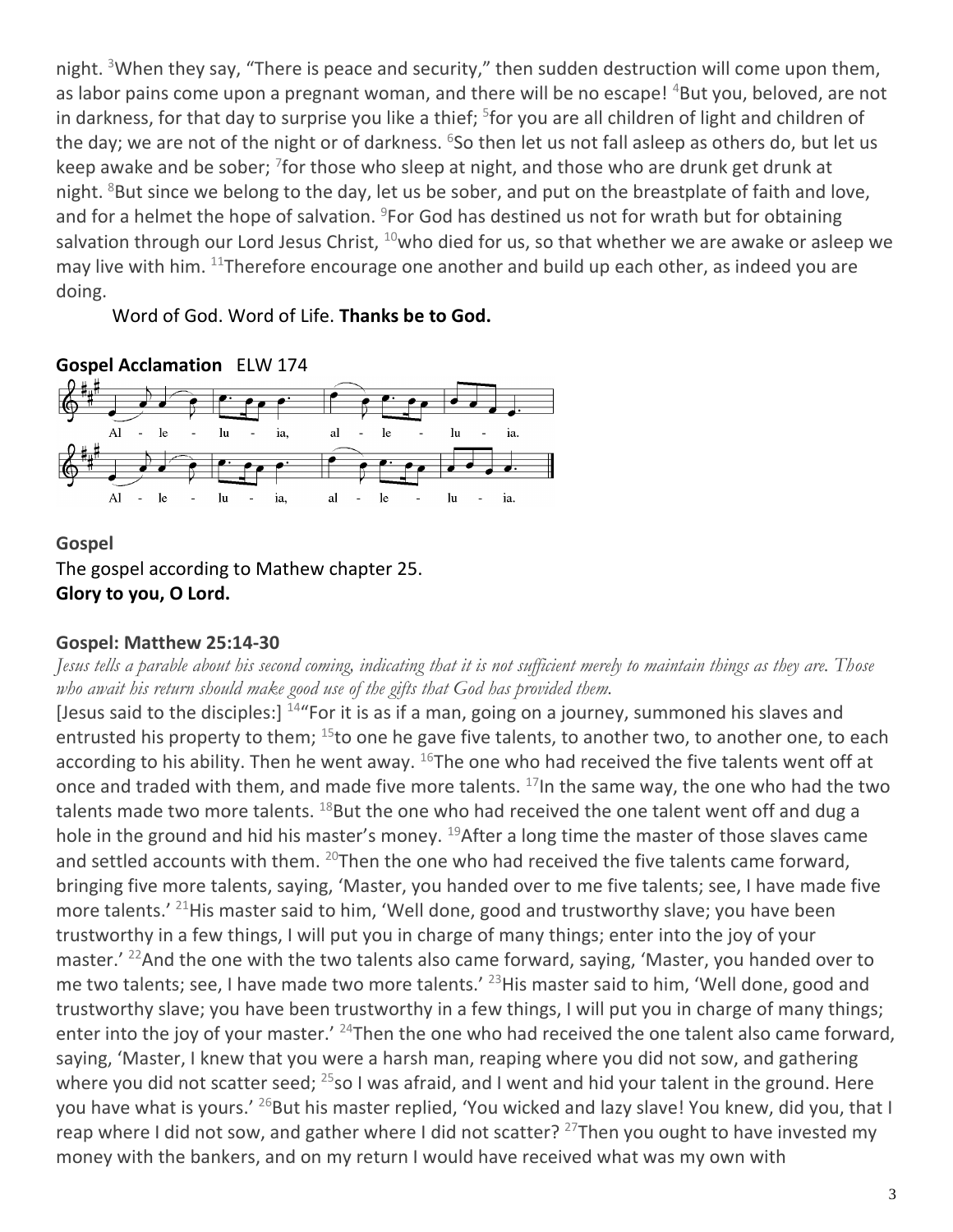interest. <sup>28</sup>So take the talent from him, and give it to the one with the ten talents. <sup>29</sup>For to all those who have, more will be given, and they will have an abundance; but from those who have nothing, even what they have will be taken away.  $30$ As for this worthless slave, throw him into the outer darkness, where there will be weeping and gnashing of teeth.'"

The good news of the Lord. **Praise to you, O Christ.**

## **Children's message**

#### **Sermon**



**Hymn of the Day:** *When Peace like a River (It Is Well with My Soul)* ELW 785 vs 1&2

#### **Prayers of Intercession**

Longing for Christ's reign to come among us, we pray for the outpouring of God's power on the church, the world, and all in need.

Hear us, O God. **Your mercy is great.**

Receive our prayers in the name of Jesus Christ our Savior, until that day when you gather all creation around your throne where you will reign forever and ever. **Amen.**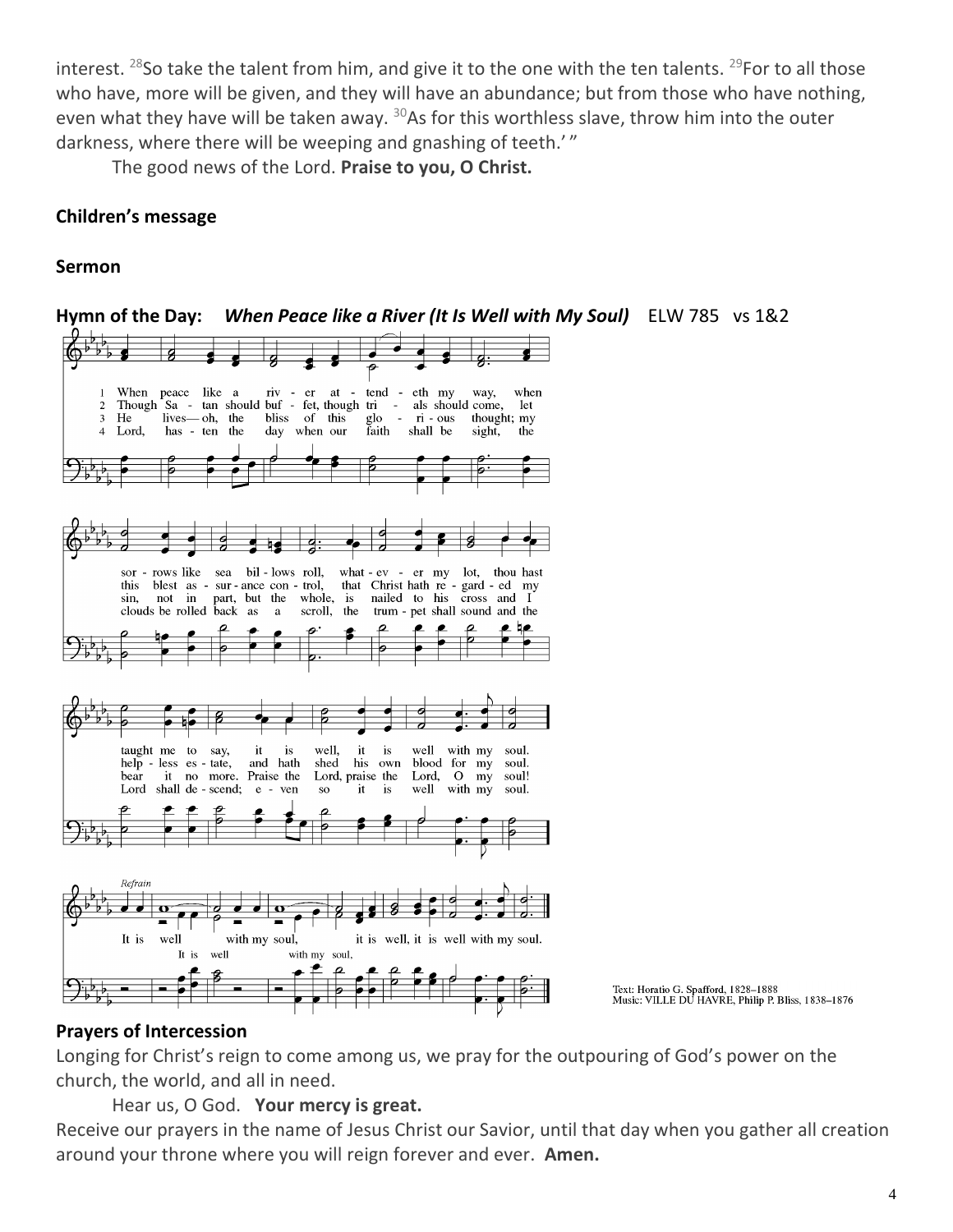#### **Peace**

The peace of Christ be with you always. **And also with you. (or** *Peace of Christ forever***)**

## **Offering Message**

- **Children's Song:** *I've Got Peace Like a River* **1. I've got peace like a river, (x2) I've got peace like a river in my soul; I've got peace like a river, (x2) I've got peace like a river in my soul.**
- **2. I've got joy like a fountain, (x2) I've got joy like a fountain in my soul; I've got Joy like a fountain, (x2) I've got joy like a fountain in my soul.**
- **3. I've got love like an ocean, (x2) I've got love like an ocean in my soul; I've got love like an ocean, (x2) I've got love like an ocean in my soul.**

## **Offering Prayer**

God of all goodness, generations have turned to you, gathered around your table, and shared your abundant blessings. Number us among them that, as we gather these gifts from your abundance, and give thanks for your rich blessings, we may feast upon your very self and care for all that you have made, through Jesus Christ, our Sovereign and Servant. **Amen.**

## **Lord's Prayer**

**Our Father in heaven, hallowed be your name, your kingdom come, your will be done, on earth as in heaven. Give us today our daily bread. Forgive us our sins as we forgive those who sin against us. Save us from the time of trial and deliver us from evil. For the kingdom, the power, and the glory are yours, now and forever. Amen.**